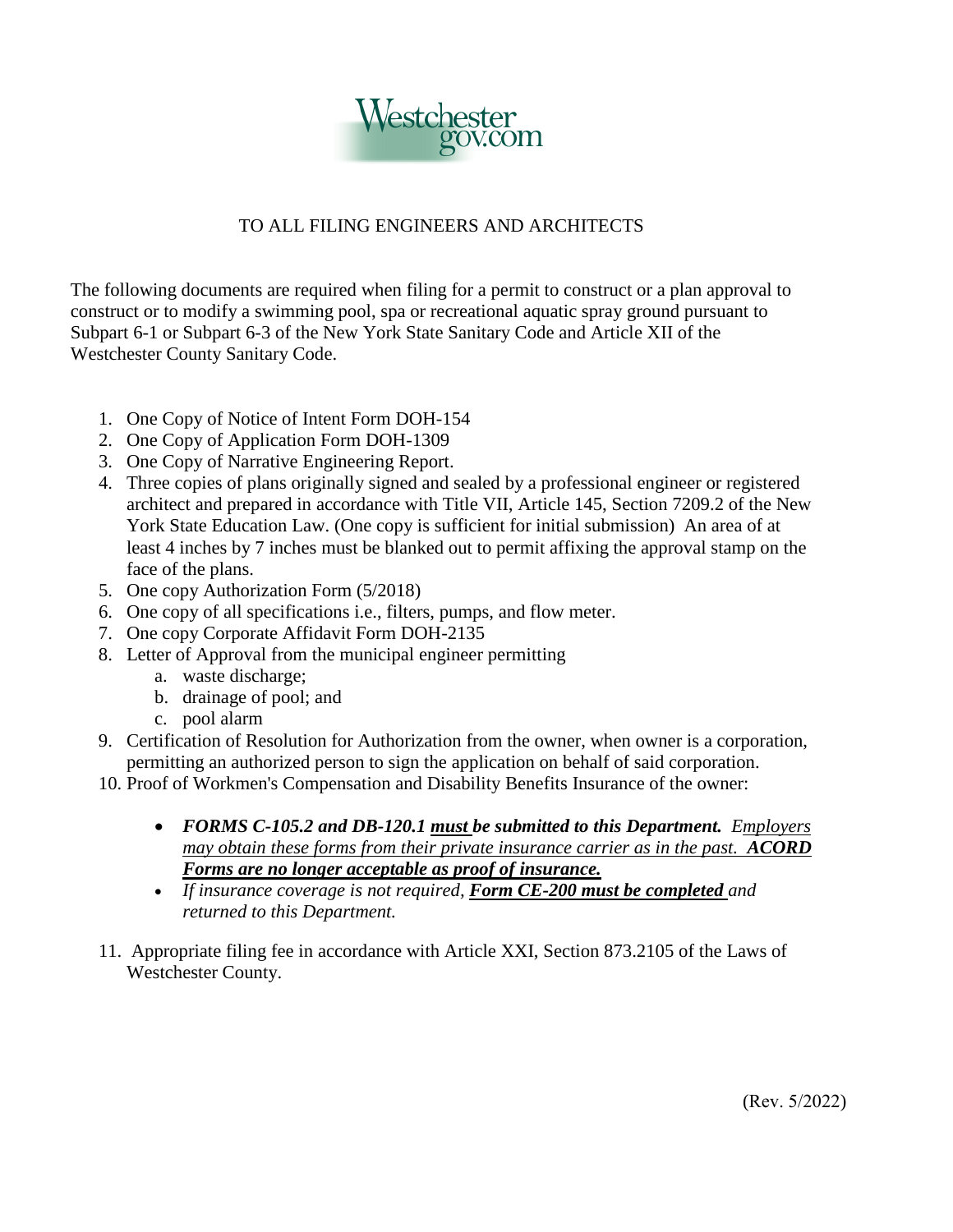

## TO ALL FILING ENGINEERS AND ARCHITECTS

 In order to assure compliance with the National Electrical Code and State Fire Prevention & Building Code during the construction of new pools, and the modification of existing pools, EFFECTIVE IMMEDIATELY, the following must be placed on applicable plans for approval.

## **PLANS FOR APPROVAL**

- THAT the pool electrical system will conform to Article 680 of the National Electrical Code.
- subject to approval by the local municipal code enforcement official. Pool alarm is not • THAT Pool alarms are required pursuant to Title 19 (NYCRR), Chapter XXXIII, State Fire Prevention & Building Code (Uniform Code), Part 1221, Section 1221.3, and are included as part of this Department of Health approval.
- THAT Pool is not designed (or designed, if applicable) for night swimming in accordance with Subpart 6-1.29.7.1 of the New York State Sanitary Code.
- • THAT Pool is designed in accordance with the 2010 Americans with Disabilities Act (ADA) Standards for Accessible Design for swimming pools and spas. The Department of Justice is responsible for implementation and enforcement of the regulations. Compliance with these standards is not included as part of the Department of Health approval.